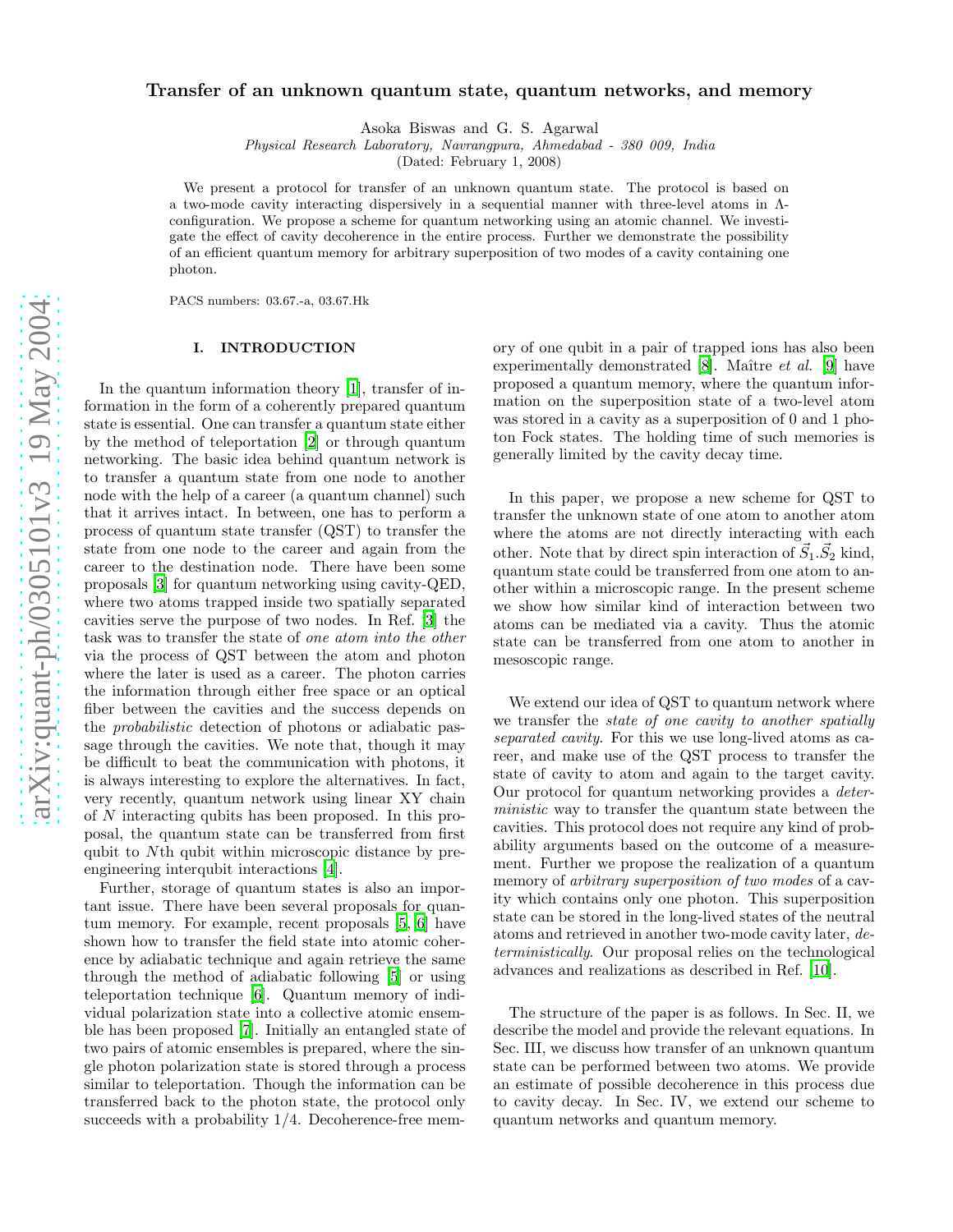

<span id="page-1-0"></span>FIG. 1: Three-level atomic configuration with levels  $|g\rangle, |e\rangle,$ and  $|f\rangle$  interacting with two orthogonal modes of the cavity, described by operators  $a$  and  $b$ . Here  $g_1$  and  $g_2$  represent the atom-cavity coupling of the  $a$  and  $b$  modes with the corresponding transitions and  $\Delta$  is the common one-photon detuning.

# II. MODEL CONFIGURATION

To describe how the QST protocol works, we consider a three-level atom in  $\Lambda$  configuration interacting with a two-mode cavity (see Fig. [1\)](#page-1-0). The modes with annihilation operators a and b interact with the  $|e\rangle \leftrightarrow |q\rangle$  and  $|e\rangle \leftrightarrow |f\rangle$  transitions, respectively. The Hamiltonian under rotating wave approximation can be written as

$$
H = \hbar \left[ \omega_{eg} |e\rangle\langle e| + \omega_{fg} |f\rangle\langle f| + \omega_1 a^\dagger a + \omega_2 b^\dagger b + \{g_1 |e\rangle\langle g|a + g_2 |e\rangle\langle f|b + \text{H.c.}\}\right]
$$
(1)

where  $\omega_{lg}$   $(l \in e, f)$  is the atomic transition frequency,  $\omega_i$  $(i \in 1, 2)$  is the frequency of the cavity modes a and b, and  $g_i$  is the atom-cavity coupling constant. We assume  $g_i$  to be real.

We work under the two-photon resonance condition and assume large single-photon detuning. After adiabatically eliminating the excited level  $|e\rangle$  in large detuning domain, we derive an effective Hamiltonian describing the system of Fig. [1](#page-1-0)

$$
H_{\text{eff}} = -\frac{\hbar g^2}{\Delta} \left[ |g\rangle\langle g|a^\dagger a + |f\rangle\langle f|b^\dagger b \right] -\frac{\hbar g^2}{\Delta} \left[ |g\rangle\langle f|a^\dagger b + |f\rangle\langle g|ab^\dagger \right],
$$
 (2)

<span id="page-1-1"></span>where  $\Delta = \omega_{eg,f} - \omega_{1,2}$  is the common one-photon detuning of the cavity modes and  $g_1 = g_2 = g \ll \Delta$ ). The condition  $g_1 = g_2$  can be satisfied by proper choice as we can choose appropriate transitions in atomic systems, frequencies etc. Note that if one consider the levels  $|g\rangle$ and  $|f\rangle$  as Zeeman sublevels, then these conditions are automatically satisfied. In that case we may consider the two modes of the cavity as two orthogonal polarization states of a photon. Now note that, the first two terms in Eq. [\(2\)](#page-1-1) represent the self-energy terms and the last two terms give the interaction leading to a transition from the initial state to the final state. The probability amplitudes of relevant basis states  $|g\rangle|n, \mu\rangle$  and  $|f\rangle|n-1, \mu+1\rangle$ 



<span id="page-1-2"></span>FIG. 2: Schematic diagram for the QST protocol for a number of atoms interacting with the two-mode cavity in a sequential manner for a time  $T = \Delta \pi / 2g^2$ .

in the state vector

$$
|\psi(t)\rangle = d_g(t)|g, n, \mu\rangle + d_f(t)|f, n - 1, \mu + 1\rangle \tag{3}
$$

are given by

$$
d_g(t) = \frac{\sqrt{n}XY}{n + \mu + 1} + d_g(0),
$$
  

$$
d_f(t) = \frac{\sqrt{\mu + 1}XY}{n + \mu + 1} + d_f(0),
$$
 (4)

where  $X = \sqrt{n}d_g(0) + \sqrt{\mu + 1}d_f(0), Y = \exp[ig^2(n + \mu +$  $1|t/\Delta| - 1$ , n and  $\mu$  are the respective photon numbers in the modes  $a$  and  $b$ . We note that the effective interaction [\(2\)](#page-1-1) can be seen as an interaction between two qubits defined via the atomic variables and field variables

$$
S^{+} = |f\rangle\langle g|, \ S^{-} = |g\rangle\langle f|, \ S^{z} = \frac{1}{2}(|f\rangle\langle f| - |g\rangle\langle g|);
$$
  

$$
R^{+} = a^{\dagger}b, \ R^{-} = ab^{\dagger}, \ R^{z} = \frac{1}{2}(a^{\dagger}a - b^{\dagger}b).
$$
 (5)

In the single photon space, the field operators  $R^{\pm}$ ,  $R^z$ satisfy spin- $1/2$  algebra and thus the interaction  $(2)$  can be written as interaction between two qubits

$$
H_{\text{eff}} \equiv -\frac{\hbar g^2}{\Delta} (R^+ S^- + R^- S^+ - 2R^z S^z). \tag{6}
$$

In view of the above form of the effective interaction we conclude that our system of Fig. [1](#page-1-0) can be used for a number of quantum logic operations.

### III. QUANTUM STATE TRANSFER PROTOCOL

We next demonstrate how the dynamics of an atom in a two-mode cavity can be used to implement the QST protocol. Now onwards we refer a  $\pi$  pulse to an equivalent traversal time T of the atom through the cavity such that,  $2g^2T/\Delta = \pi$ . The time T could be controlled by selecting the atomic velocity.

We assume that the atom A is initially in an unknown state

$$
|i\rangle_A = \alpha|g\rangle_A + \beta|f\rangle_A , \qquad (7)
$$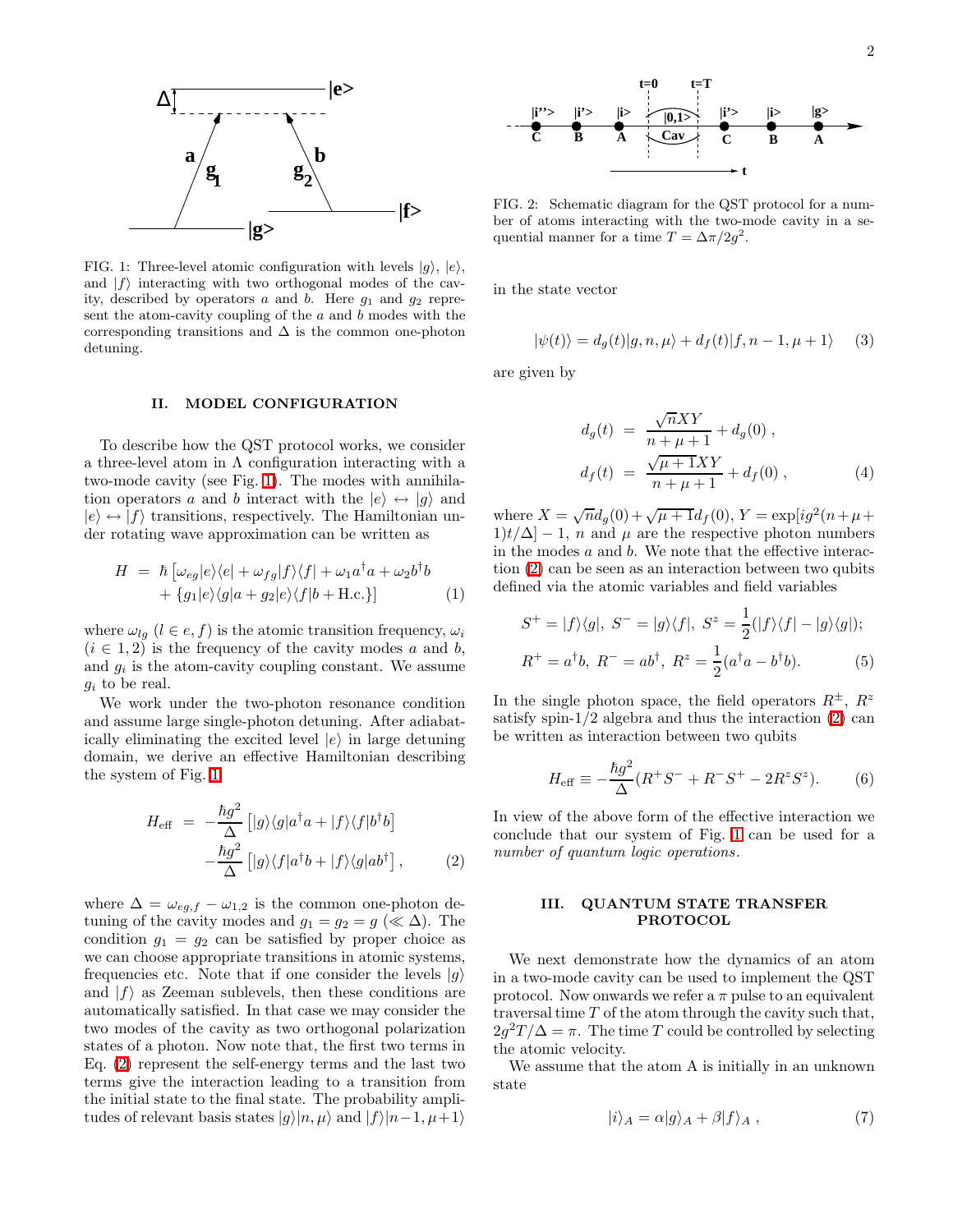where  $\alpha$  and  $\beta$  are *unknown* arbitrary coefficients. The state  $|i\rangle_A$  of atom A is to be transferred to another atom B which is elsewhere. Preparing the cavity in a state  $|0, 1\rangle$  (i.e., initially one photon in the b mode), we send the atom A through the cavity for certain time which is equivalent to a  $\pi$  pulse. After atom A comes out of the cavity, the atom B in state

<span id="page-2-1"></span>
$$
|i'\rangle = \alpha'|g\rangle + \beta'|f\rangle \tag{8}
$$

<span id="page-2-0"></span>is sent through the cavity. Here  $\alpha'$  and  $\beta'$  are arbitrary coefficients and need not to be known. The atom B also experiences a  $\pi$  pulse during the interaction with the cavity. The entire process can be described as follows:

$$
|i\rangle_A |0,1\rangle
$$
  
\n
$$
\downarrow \quad \pi \text{ pulse on atom A}
$$
  
\n
$$
|g\rangle_A (\alpha|0,1\rangle - \beta|1,0\rangle)
$$
  
\n
$$
\downarrow \quad B \text{ atom enters}
$$
  
\n
$$
|g\rangle_A |i\rangle_B(\alpha|0,1\rangle - \beta|1,0\rangle)
$$
  
\n
$$
\downarrow \quad \pi \text{ pulse on atom B}
$$
  
\n
$$
|g\rangle_A |i\rangle_B(\alpha'|0,1\rangle - \beta'|1,0\rangle).
$$
 (9)

If one prepares the cavity initially in state  $|1, 0\rangle$ , then following the similar sequence as above, the final state will be  $-|f\rangle_A|i\rangle_B(\alpha'|0,1\rangle-\beta'|1,0\rangle)$ . Note that the atom B has already acquired the state  $|i\rangle$  of atom A, i.e., the state  $|i\rangle$  is transferred from the atom A to atom B.

More generally, our QST protocol can be written as

$$
|i\rangle_A |i'\rangle_B (\gamma|0,1\rangle + \delta|1,0\rangle)_{\text{cav}} \xrightarrow{U(\pi)} (\gamma|g\rangle - \delta|f\rangle)_A |i\rangle_B |\psi\rangle_{\text{cav}} ,
$$
  
where  $U(\pi) = U_A(\pi)U_B(\pi), U_k(\pi) \ (k \in A,B) \ [=\exp\{-iH_{\text{eff}}T/\hbar\}]$  denotes the  $\pi$ -pulse operation on the

<span id="page-2-2"></span>atom k, and

$$
|\psi\rangle_{\text{cav}} = \alpha'|0, 1\rangle_{\text{cav}} - \beta'|1, 0\rangle_{\text{cav}}.
$$
 (11)

Our protocol has interesting features: (a) the initial states of the atoms can be arbitrary, (b) the field state can also be an arbitrary superposition of  $|0, 1\rangle$  and  $|1, 0\rangle$ . Note that in case of two-level atom interacting with a resonant single-mode cavity, the QST protocol from one atom to another atom has difficulties associated with relative phase which can be changed either by using a conditional phase shift which is essentially a two-qubit operation (see Eq. (3.8), Ref. [\[10\]](#page-4-9)) or by applying a resonant microwave field to the atomic qubit.

We note that if the initial state of the atom B is  $|g\rangle$ (or  $|f\rangle$ ) and the cavity is initially in state  $|0, 1\rangle$  (or  $|1, 0\rangle$ ), then we can not only transfer the state of atom A to B, but also can interchange the states between them. However, the QST protocol described here cannot be interpreted as a SWAP gate, as in usual version of a quantum gate, the atoms A and B must interact with the field simultaneously. We also note that, in the process of coherence transfer between two atoms using, for example, the scheme of Ref. [\[11\]](#page-4-10), the atoms must be addressed by

the pulses simultaneously which is basically a local interaction. In the present protocol, the atoms interact with the  $\pi$ -pulse in a sequential manner. This is essentially a non-local process.

Extending the idea of QST described above to a number of atoms, we can transfer the state of any atom to the consecutive atom. This means, if we consider a sequel of atoms, then the state of any atom can be transferred to the consecutive atom which will pass the cavity after the former leaves the cavity. The procedure of transfer of atomic states to consecutive atom has been shown schematically in Fig. [2.](#page-1-2) Here the atoms A, B, C, etc. are sent through another identical bimodal cavity in initial state  $|0, 1\rangle$ . After passing through this cavity, the atom C is again prepared in state  $|i\rangle$ . Thus, using a second cavity in this way, we can transfer the state of the first atom A to a third atom C. Clearly, if we would use  $n$  number of cavities in this sequence, we could transfer the state of the atom A to  $(n + 1)$ -th atom in the sequence.

#### Effects of decoherence - fidelity of QST protocol

Decoherence is a strong limiting factor in the realization of any quantum computational protocol. The interaction of the atom and the cavity with the environment causes them to decay and results in decoherence. Thus, one has to consider the effect of decoherence to examine with how much efficiency, the desired outcome can be produced. These calculations can be done in the density matrix framework using the following Liouville equation

$$
\dot{\rho} = -\frac{i}{\hbar} [H_{\text{eff}}, \rho] - \kappa_a (a^\dagger a \rho - 2a\rho a^\dagger + \rho a^\dagger a) \n- \kappa_b (b^\dagger b \rho - 2b\rho b^\dagger + \rho b^\dagger b) , \quad (12)
$$

where  $\kappa_a$  and  $\kappa_b$  are the decay constants of the two modes and  $H_{\text{eff}}$  is given by Eq. [\(2\)](#page-1-1).

In the present case, to investigate the effect of decoherence, let us consider a possible scheme. We consider  $|g\rangle$ and  $|f\rangle$  to be the Rydberg levels as in Haroche's experiments. In that case, we can use a bimodal microwave cavity like the one used by the group of Haroche. We use parameters similar to those in the experiments by Haroche and his co-workers. If the cavity coupling constant  $g$  is  $2\pi \times 50$  kHz and the cavity decay constant  $\kappa_a = \kappa_b = \kappa$ for each mode is  $2\pi \times 100$  Hz, then  $\kappa/g = 0.002$ . Further, for  $\Delta = 10g$ , we calculate the cavity interaction time to be 50  $\mu$ s for a  $\pi$  pulse, which is consistent with the interaction time possible to achieve in a microwave experiment. One sends the atoms with a velocity  $\sim 10^2$ cm s<sup>−</sup><sup>1</sup> through a few cm long cavity to achieve this interaction time. Using these parameters, we calculate the fidelity  $F$  that the first step of the evolution [\(9\)](#page-2-0) occurs. The variation of  $F(T)$  with the decay constant  $\kappa$  is shown in Fig.  $3(a)$ , where T is the interaction time of the atom with the cavity. Note that the probability that the state of the atom A is transferred to the cavity remains more than 90% for  $\kappa = 0.002g$ . We next show [see Fig. [3\(](#page-3-0)b)]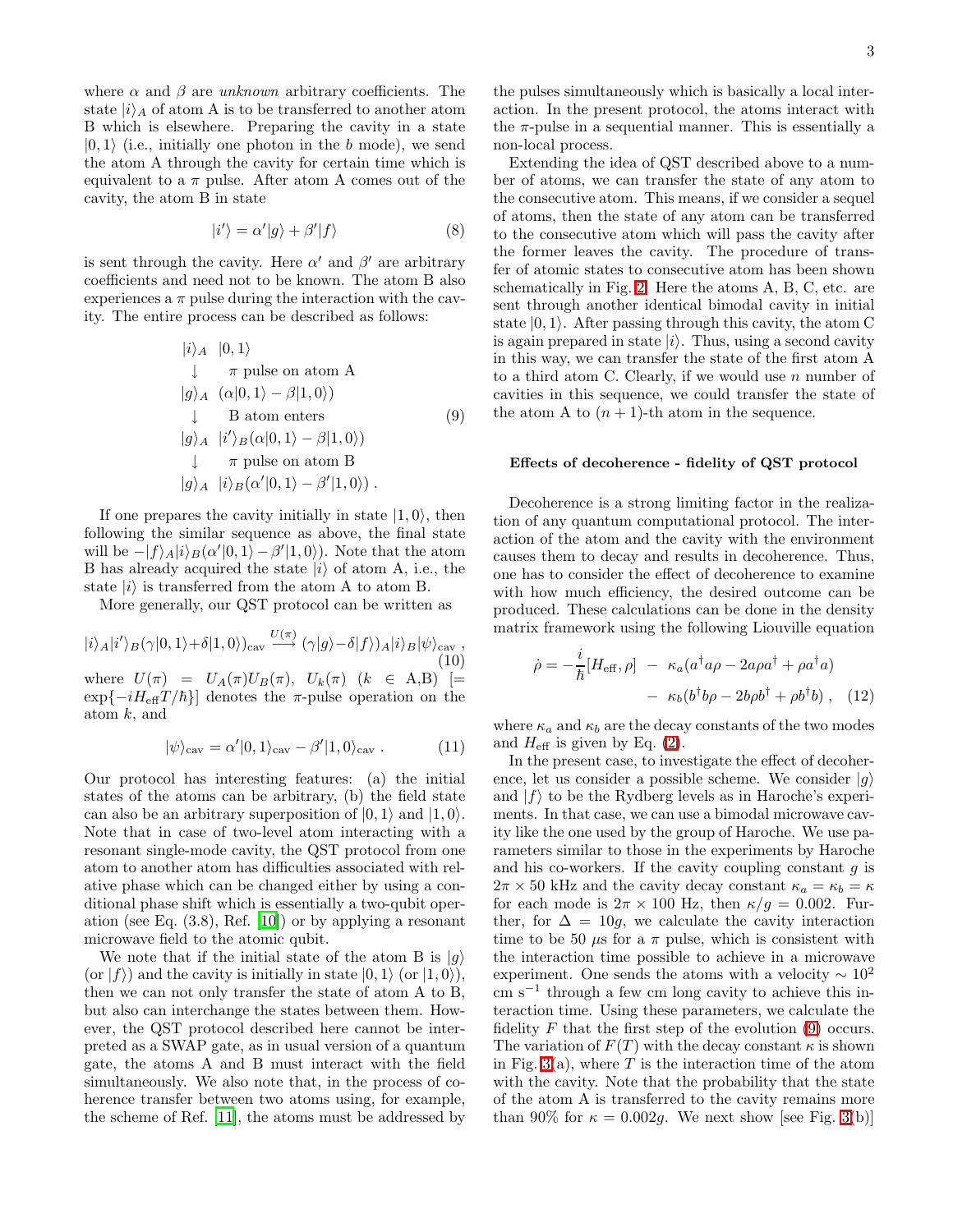

<span id="page-3-0"></span>FIG. 3: (a) Variation of the fidelity  $F(T)$  of mapping the state of the atom A in the cavity C<sub>1</sub> with  $\kappa/g$ . We have assumed that the cavity decay rates are the same for both the modes and  $\Delta = 10g$ . (b) Variation of the fidelity F calculated at time  $2T + \tau$ , with the time-delay  $\tau$  between the atoms for  $\kappa = 0.002g$  and  $\Delta = 10g$ .



<span id="page-3-1"></span>FIG. 4: Schematic diagram for the quantum network between distant cavities via atomic channel. Description of the figure is in the text.

the variation of the fidelity  $F(2T + \tau)$  of the entire process [\(9\)](#page-2-0) to occur with the time-delay  $\tau$  between the atoms A and B for  $\kappa = 0.002g$ . It is clear that the probability that the atom B acquires the desired state remains above 80% even at  $q\tau = 20 (\equiv \tau \approx 63 \mu s)$ .

### IV. EXTENSIONS OF QUANTUM STATE TRANSFER PROTOCOL

### A. Quantum networks

Now we show how the above QST protocol can be made useful in preparing a quantum network, in which longlived atomic states are used to communicate between the two nodes of the network. We assume that there are two identical two-mode cavities  $C_1$  and  $C_2$ , which are considered as two nodes of the network. Let us consider that the cavity  $C_1$  is initially in a state  $|0, 1\rangle$ . To prepare this cavity in a superposition state

<span id="page-3-2"></span>
$$
|E\rangle_{\text{cav}} = \alpha|0,1\rangle_{\text{cav}} - \beta|1,0\rangle_{\text{cav}} ,\qquad (13)
$$

we send an atom A in state  $|i\rangle$  through the cavity (see Fig. [4\)](#page-3-1) such that the atom A experiences a  $\pi$  pulse. Now our goal is to transfer this cavity state  $|E\rangle_{\text{cav}}$  to the other node  $C_2$ . For that we send a second atom B through the cavity  $C_1$  after A comes out of it. We see that the atom B is prepared in  $|i\rangle$  state through the evolution [\(9\)](#page-2-0). This atom is now sent through the second node  $C_2$  which is initially in state  $|0, 1\rangle$ . In this way, the state  $|E\rangle_{\text{cav}}$  of node  $C_1$  is transferred to the node  $C_2$ .

Extending the above idea to a number of distant nodes (cavities), we thus can transfer the state  $|E\rangle_{\text{cav}}$  from one node to another node of the proposed quantum network via a quantum channel (atom). For example, to send this state  $|E\rangle_{\text{cav}}$  from  $C_2$  to another node (say,  $C_3$ ), we can send a third atom C through these two nodes subsequently.

We emphasize that our protocol of quantum networking is distinct from the teleportation protocol of Davidovich et al. [\[12](#page-4-11)]. Their protocol depends on the Bell state measurements whereas in our protocol no Bell measurement is ever made.

We further note that the present scheme can be used to spread entanglement between two distant cavities. For this, one first sends an atom A in  $|g\rangle$  state through the first cavity  $C_1$  prepared initially in the state  $|1, 0\rangle$  such that the atom experiences a  $\pi/2$  pulse  $(2g^2T/\Delta = \pi/2)$ . This would prepare the atom and the cavity in the following entangled state:

$$
|\Psi\rangle_{AC_1} = \frac{1}{\sqrt{2}} e^{i\pi/2} (|g\rangle_A |1, 0\rangle_1 + |f\rangle_A |0, 1\rangle_1), \quad (14)
$$

Next the atom passes through a second cavity  $C_2$  initially in the state  $|0, 1\rangle$  and experiences a  $\pi$  pulse. Thus, at the end of this process, the two cavities are prepared in an entangled state of two modes as

$$
|\Psi\rangle_{C_1C_2} = \frac{1}{\sqrt{2}} e^{i\pi/2} [|1,0\rangle_1 |0,1\rangle_2 - |0,1\rangle_1 |1,0\rangle_2]. \quad (15)
$$

Clearly one can spread entanglement between atom and the cavity to another distant cavity. Note that in our proposal, entanglement is created between the modes of the two different cavities. The entanglement between twomodes of a single cavity has been produced in [\[13\]](#page-4-12).